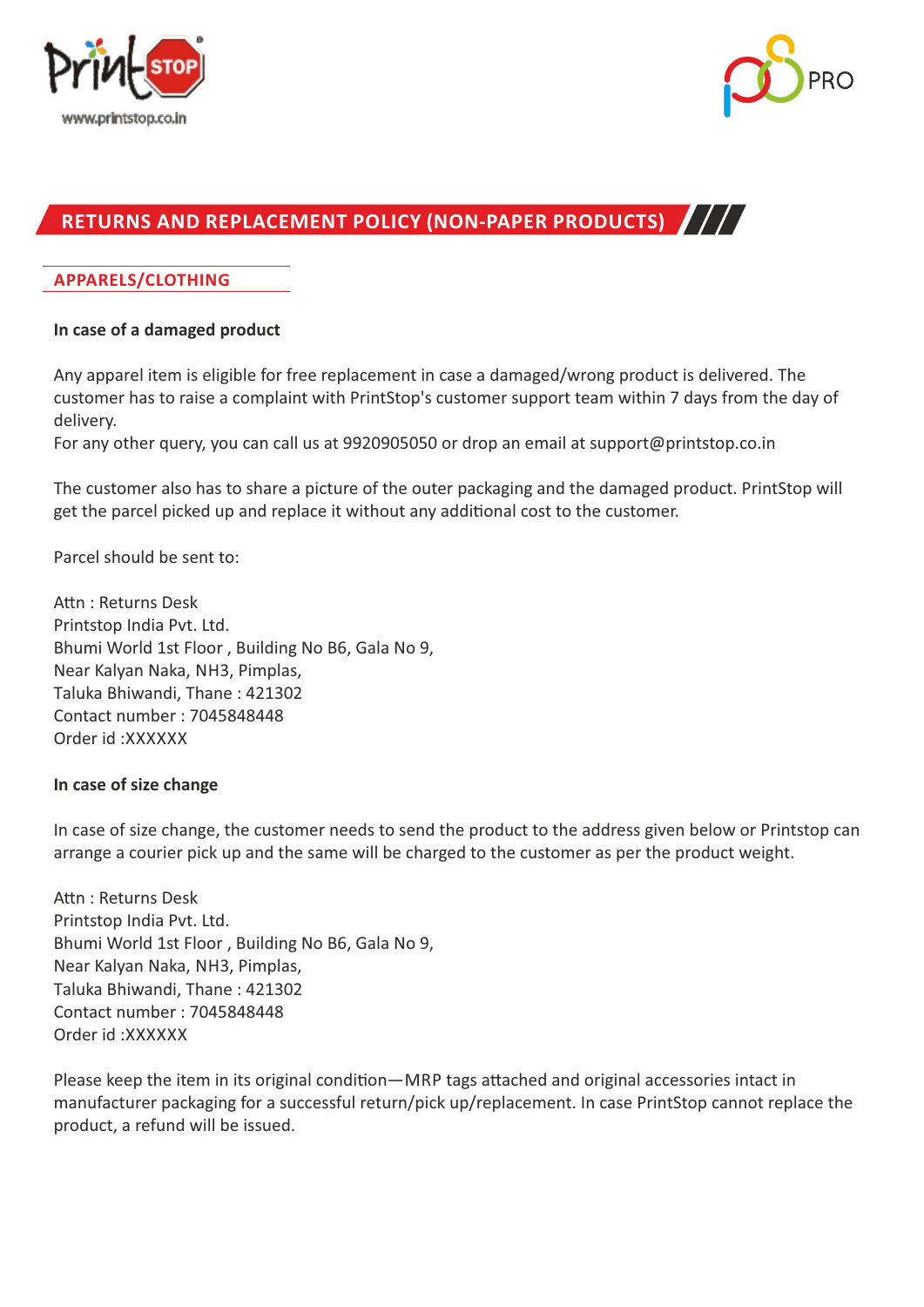



#### **GADGETS**

Any gadget or a tech item is eligible for free replacement in case a damaged/wrong product is delivered. The customer has to raise a complaint with PrintStop's customer support team within 7 days from the day of delivery.

The customer also has to share a picture of the outer packaging and the damaged product.

Please keep the item in its original condition—MRP tags attached and original accessories, warranty cards, user manual intact in manufacturer packaging for a successful return/pick up/replacement.

For selected products, we may schedule a technician visit to your location. Based on the technician's evaluation report, we will provide a resolution.

For information regarding the functionality of the products or technical queries, we request you to get in touch with the brand directly on the brand's customer service contact details (the details are provided on the product packing box).

In case PrintStop cannot replace the product, a refund will be issued.

If the product malfunctions after 7 days of delivery, you will need to get in touch with the respective brand to claim the guarantee/warranty. If you are unable to get the contact details of the brand, you can reach out to our customer support team and they will share the contact details of the brand's helpline/service centre.

For the brand's given below, PrintStop will be your point of contact to claim a warranty/guarantee

- Urban Gear
- Fuzo

# **OTHER MARKETING PRODUCTS**

The marketing collaterals are eligible for free replacement if any specifications in the quality of artworks are not met. The customer has to raise a complaint with PrintStop's customer support team within 7 days from the day of delivery.

Our trained customer care specialists will work with you to find a solution that you'll be happy with, whether it means reprinting your order at no additional cost or crediting your account so you can place a new order.